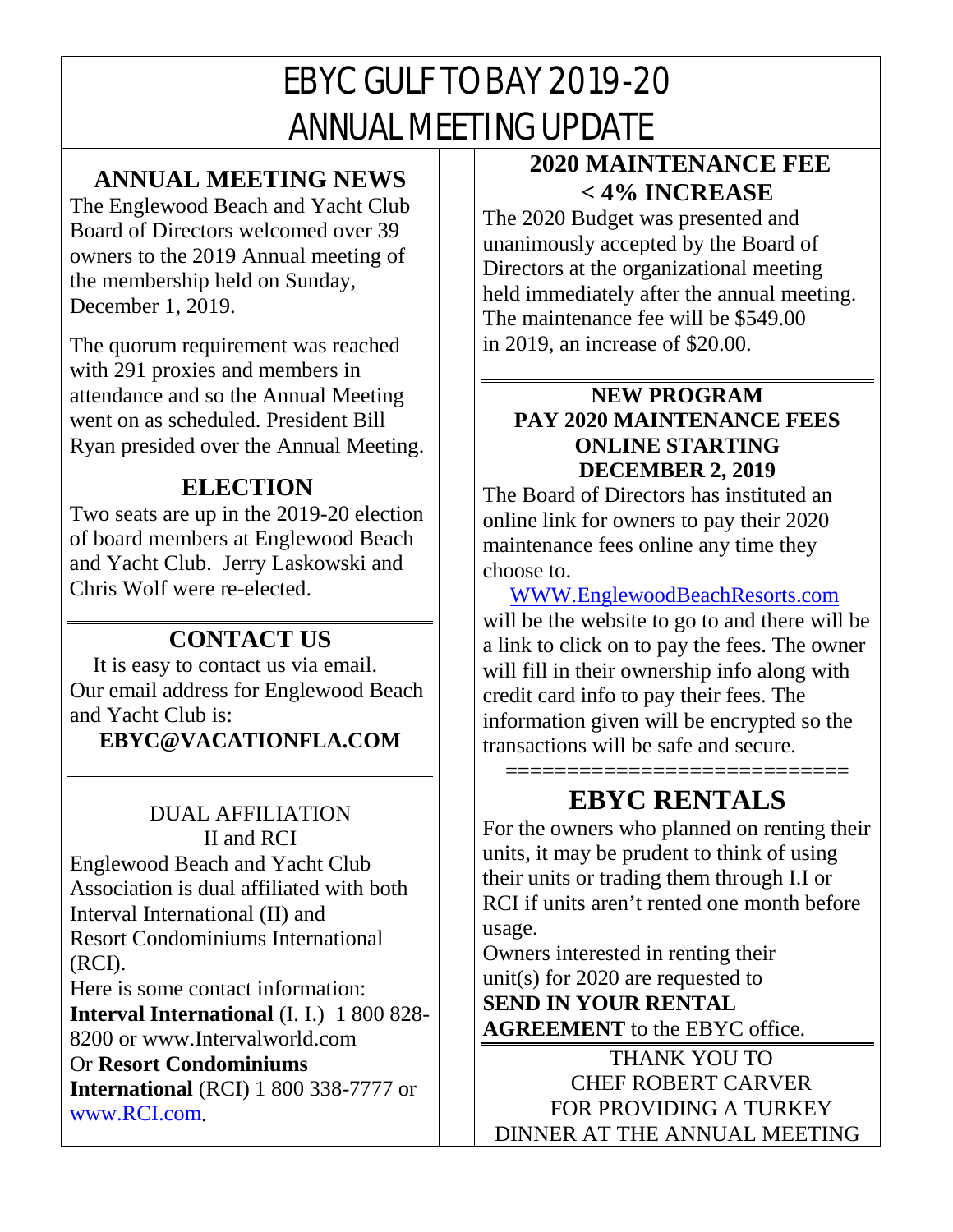# EBYC 2019-20 Annual Meeting Update

[WWW.ENGLEWOODBEACHRESORTS.COM](http://www.englewoodbeachresorts.com/) WEBSITE

Englewood Beach and Yacht Club will continue to improve the value and transparency

to the owners of the website this year by adding several new features.

These include:

- EBYC Condominium Documents.
- Quarterly Financial Documents as soon as Board of Directors accept the reports.
	- Draft Quality Annual Meeting Recap within 2 weeks of Meeting.
		- Regular Board Meeting Minutes After Approval.

#### A PROMISE KEPT

As a "Legacy" resort developed in the 1980's, Englewood Beach and Yacht Club has kept the promises made to owners to offer a Safe, Clean, Organized Resort Environment. What this means in 2020 is this:

- 1) Owners can stay on the Gulf of Mexico for \$549.00 per unit week where Gulf of Mexico Beach Rentals are between \$900.00 to \$1200.00 or more per week.
- 2) Owners who trade through Interval International or RCI have strong trading power to get great trades any place in the world.
- 3) Owner/Investors who rent their units still get rental proceeds that average over \$100.00 more than the cost of their maintenance fees.

There are many other resorts now where maintenance fees are so high that an owner unit rented successfully returns less than the maintenance fee at that resort.

The Board of Directors promises to keep managing E B Y C based on the promises made years ago.

LOOK IN ON THE GULF OF MEXICO ANYTIME

View the gulf of Mexico all year round on our beach camera Go to surfline.com and Englewood beach and Yacht club.

# E B Y C SPECIAL OFFER ON OWNER RENTALS in 2020

Englewood Beach and Yacht Club has a special deal for owners only.

- EBYC Association owned clubhouse one bedroom one bath room units
- Dates available from April 16th, 2020 until December 18th, 2020.
- Cost will be \$549.00 plus  $12\%$  tax = \$ 614.88 total.
- Save over \$300.00 vs. Regular Rental Rates.

# **The Vote on the 2022 SUNSET CLAUSE**

 The Englewood Beach and Yacht Club Board of Directors set May 15, 2018 at 1:30PM for the vote regarding the 2022 Sunset Clause and amending the Declaration of Condominium to delete the mandatory termination provision. The vote was held at Englewood Beach and Yacht Club Clubhouse. The results: 520 Votes to strike Sunset Clause/continue EBYC resort. 20 Votes to keep Sunset Clause.

Congratulations to the Owners who will now keep their units in Fee Simple.

| <b>FUTURE YEAR TRADES</b>                                                                                                                            | <b>EBYC 2016 to 2019</b>                                                                                                                                                                                                          |
|------------------------------------------------------------------------------------------------------------------------------------------------------|-----------------------------------------------------------------------------------------------------------------------------------------------------------------------------------------------------------------------------------|
| <b>Englewood Beach and Yacht Club</b>                                                                                                                | <b>AUCTIONS</b>                                                                                                                                                                                                                   |
| Association will collect a \$200.00<br>deposit on future maintenance fees<br>when an owner puts their unit up<br>for trade in the year 2020 or 2021. | EBYC has held auctions for the past 4 years. The<br>total amount of units sold at the four auctions is over<br>52 units with 22 being sold in 2019.<br>Maintenance fees from these auctions will contribute<br>over 25 K in 2020. |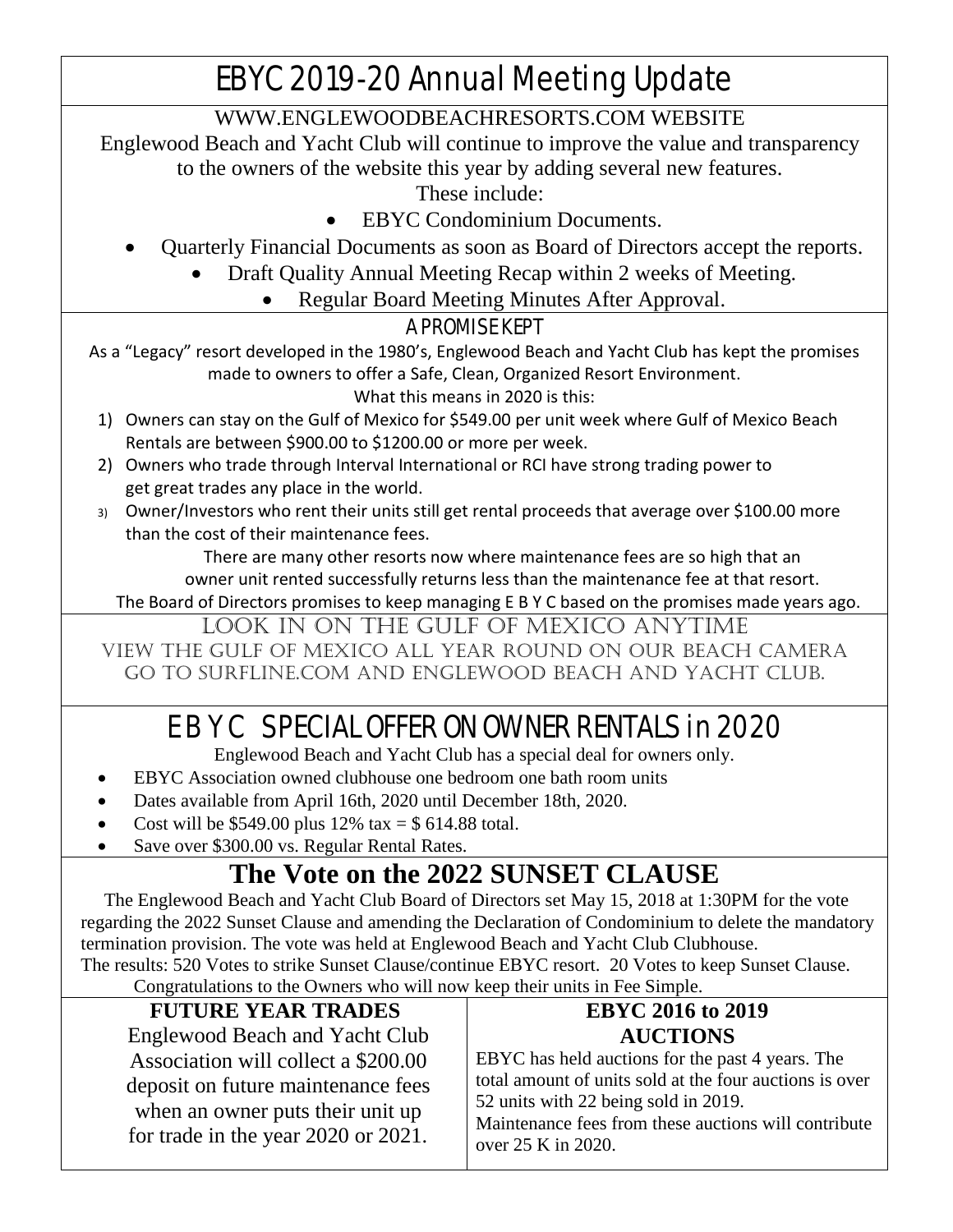| E B Y C 2020 INTENT FORM                                                                           |                                                                                     |                     |                          |  |  |
|----------------------------------------------------------------------------------------------------|-------------------------------------------------------------------------------------|---------------------|--------------------------|--|--|
| Name:                                                                                              |                                                                                     |                     | Unit /Week               |  |  |
| <b>Email Address:</b>                                                                              |                                                                                     |                     |                          |  |  |
| Address:                                                                                           |                                                                                     | State:              | Zip:                     |  |  |
| Cell Phone:                                                                                        | Home Phone:                                                                         |                     |                          |  |  |
| I will Use my unit - [ ]                                                                           |                                                                                     |                     |                          |  |  |
| I will Loan my unit - [ ]                                                                          |                                                                                     |                     |                          |  |  |
|                                                                                                    | I will Exchange my unit through RCI - [ ] or Interval International [ ]             |                     |                          |  |  |
|                                                                                                    | I would like to do an EBYC In House trade (depending on availability [ ]            |                     |                          |  |  |
|                                                                                                    | I want to Rent my unit - [ ] I will fill out the Rental Agreement on back and mail. |                     |                          |  |  |
|                                                                                                    |                                                                                     |                     |                          |  |  |
|                                                                                                    | <b>ENGLEWOOD BEACH AND YACHT CLUB</b>                                               |                     |                          |  |  |
|                                                                                                    | TIMESHARE CALENDAR FOR 2020                                                         |                     |                          |  |  |
| Week #                                                                                             | <b>Saturday Check-in</b>                                                            | Week #              | <b>Saturday Check-in</b> |  |  |
| $\mathbf{1}$                                                                                       | Jan 4                                                                               | 27                  | Jul 4                    |  |  |
| $\overline{2}$                                                                                     | Jan 11                                                                              | 28                  | <b>Jul 11</b>            |  |  |
| $\overline{3}$                                                                                     | Jan 18                                                                              | 29<br><b>Jul 18</b> |                          |  |  |
| $\overline{4}$                                                                                     | Jan 25                                                                              | 30                  | <b>Jul 25</b>            |  |  |
| 5                                                                                                  | Feb 1                                                                               | 31                  | Aug $1$                  |  |  |
| 6                                                                                                  | Feb 8                                                                               | 32                  | Aug 8                    |  |  |
| $\overline{7}$                                                                                     | Feb 15                                                                              | 33                  | Aug $15$                 |  |  |
| 8                                                                                                  | Feb 22                                                                              | 34                  | Aug 22                   |  |  |
| 9                                                                                                  | Feb 29                                                                              | 35                  | August 29                |  |  |
| 10                                                                                                 | Mar 7                                                                               | 36                  | Sep 5                    |  |  |
| 11                                                                                                 | Mar 14                                                                              | 37                  | Sep 12                   |  |  |
| 12                                                                                                 | Mar 21                                                                              | 38<br>Sep 19        |                          |  |  |
| 13                                                                                                 | Mar 28                                                                              | 39<br>Sep 26        |                          |  |  |
| 14                                                                                                 | Apr 4                                                                               | 40<br>Oct 3         |                          |  |  |
| 15                                                                                                 | Apr $11$                                                                            | 41<br>Oct 10        |                          |  |  |
| 16                                                                                                 | Apr 18                                                                              | 42<br>Oct 17        |                          |  |  |
| 17                                                                                                 | Apr 25                                                                              | 43<br>Oct 24        |                          |  |  |
| 18                                                                                                 | May 2                                                                               | 44                  | Oct 31                   |  |  |
| 19                                                                                                 | May 9                                                                               | 45                  | Nov <sub>7</sub>         |  |  |
| 20                                                                                                 | May 16                                                                              | 46                  | Nov 14                   |  |  |
| 21                                                                                                 | May 23                                                                              | 47                  | Nov 21                   |  |  |
| 22                                                                                                 | May 30                                                                              | 48                  | <b>Nov 28</b>            |  |  |
| 23                                                                                                 | Jun $6$                                                                             | 49                  | Dec 5                    |  |  |
| 24                                                                                                 | Jun 13                                                                              | 50                  | Dec 12                   |  |  |
| 25                                                                                                 | <b>Jun 20</b>                                                                       | 51                  | Dec 19                   |  |  |
| 26                                                                                                 | <b>Jun 27</b>                                                                       | 52                  | Dec 26                   |  |  |
| <b>EBYC SALES</b>                                                                                  |                                                                                     |                     |                          |  |  |
| For association sales, call the resort at 1 941 474-7761 or email at: <b>ebyc@vacationFLA.com.</b> |                                                                                     |                     |                          |  |  |